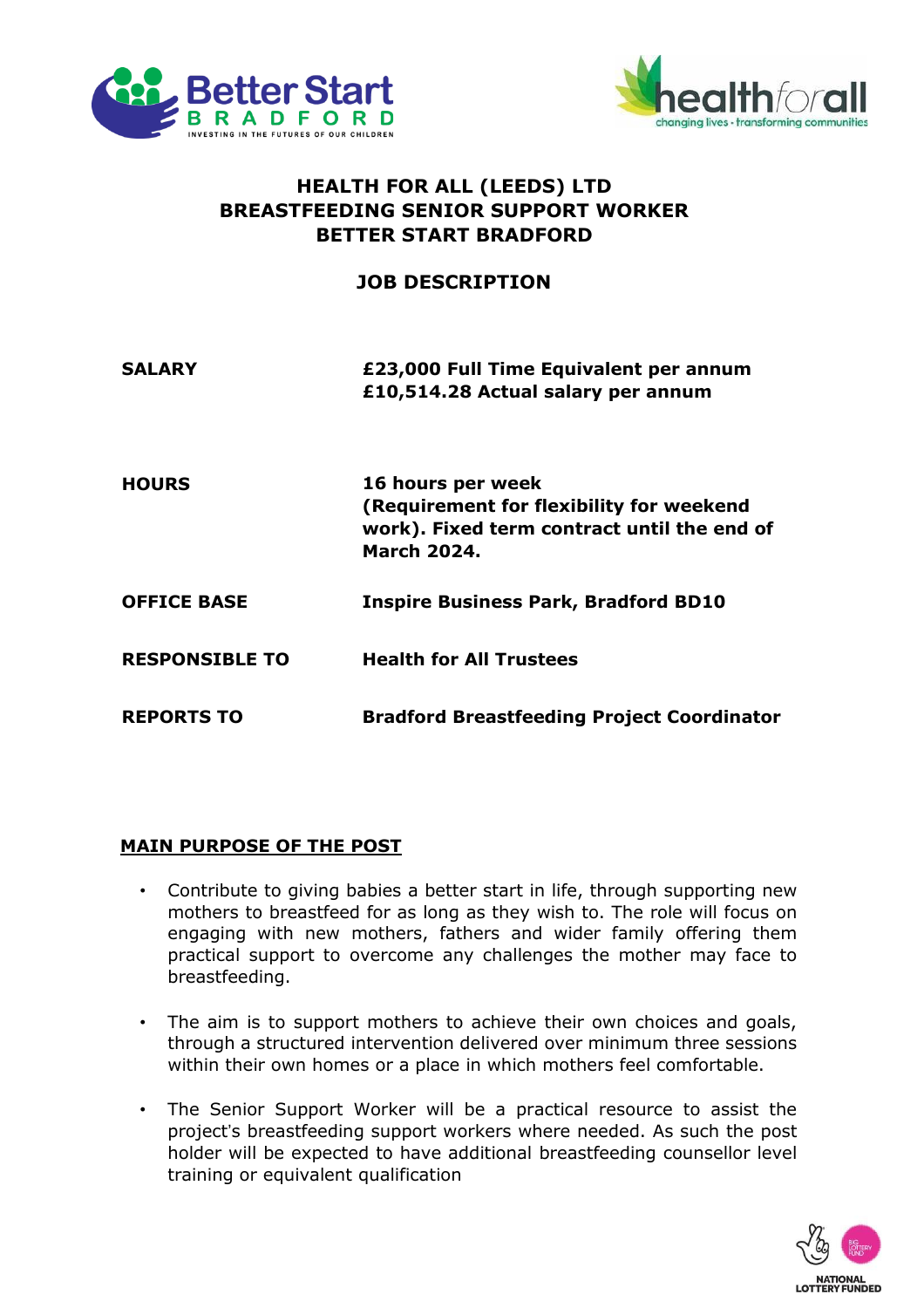



The post will help connect mothers and fathers to other services and opportunities at a local level, where such support is required. The work will focus on the Better Start Bradford target wards which include Bowling and Barkerend, Bradford Moor and Little Horton.

## **DUTIES**

- 1. To listen mothers 'concerns and answer questions about breastfeeding, providing responses both face to face and over the telephone.
- 2. To support mothers, fathers and wider family to develop their knowledge, skills and confidence about breastfeeding.
- 3. To plan and organise time effectively to meet the needs of the mother and her baby alongside delivery of the service.
- 4. To offer general support to breastfeeding mothers and fathers when required, including contributing to a six day per week service.
- 5. To support breastfeeding support workers with home visits where extra help is needed to mothers with breastfeeding.
- 6. To report any safeguarding or other concerns/issues to appropriate senior staff.
- 7. To work to the principles of the UNICEF Baby Friendly Initiative best practice standards.
- 8. To signpost and support attendance of breastfeeding mothers at existing Early Years services and activities.
- 9. To keep up to date with evidence based information on breastfeeding through ongoing learning and training opportunities.
- 10. To maintain records of visits, contacts with mothers/families, directly contributing to project evaluation used to monitor service delivery.
- 11. To attend team meetings, staff meetings and regular breastfeeding information updates, and actively contribute to them.
- 12. To develop close working relationships with statutory and voluntary breastfeeding service providers in the Better Start Bradford area.